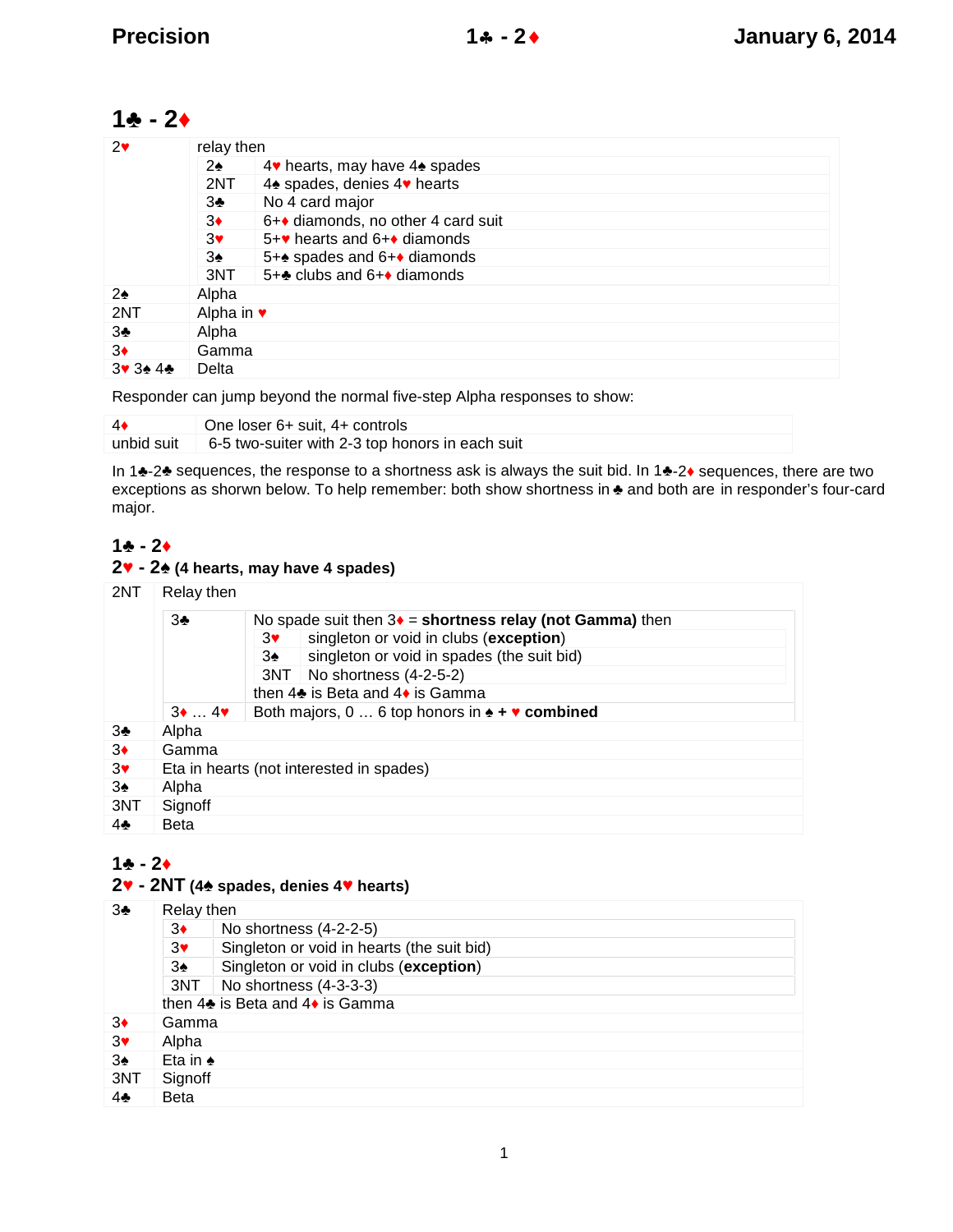#### $1 - 2$

#### **2 - 3 (No 4 card major)**

| 3              | Relay then  |                                            |  |
|----------------|-------------|--------------------------------------------|--|
|                | 3           | Singleton or void in hearts (the suit bid) |  |
|                | 3           | Singleton or void in spades (the suit bid) |  |
|                |             | 3NT   No shortness (5 332 or 2-2-5-4)      |  |
|                | 4           | 5 diamonds 5 clubs                         |  |
|                |             | then 4 is Beta and 4 is Gamma              |  |
| 3 3            | Alpha       |                                            |  |
| 3NT            | Signoff     |                                            |  |
| $\overline{4}$ | <b>Beta</b> |                                            |  |
| 4              | Eta         |                                            |  |

There is no Alpha in clubs or Gamma in diamonds available in this sequence. If you want to make an Alpha in clubs, consider using 1 - 2 - 3 instead of the relay. If you want to make a Gamma in diamonds, don't use the relay.

#### $1 - 2$

|                           | $2 - 3$ (6+ diamonds, no other 4 card suit) |
|---------------------------|---------------------------------------------|
| 3 <sub>3</sub>            | Alpha                                       |
| 3NT                       | Signoff                                     |
| $\boldsymbol{\varLambda}$ | <b>Beta</b>                                 |
|                           | Eta                                         |

There is no Alpha in clubs available in this sequence. If you want to make an Alpha in clubs, consider using 1 -2 - 3 instead of the relay.

# **Examples**